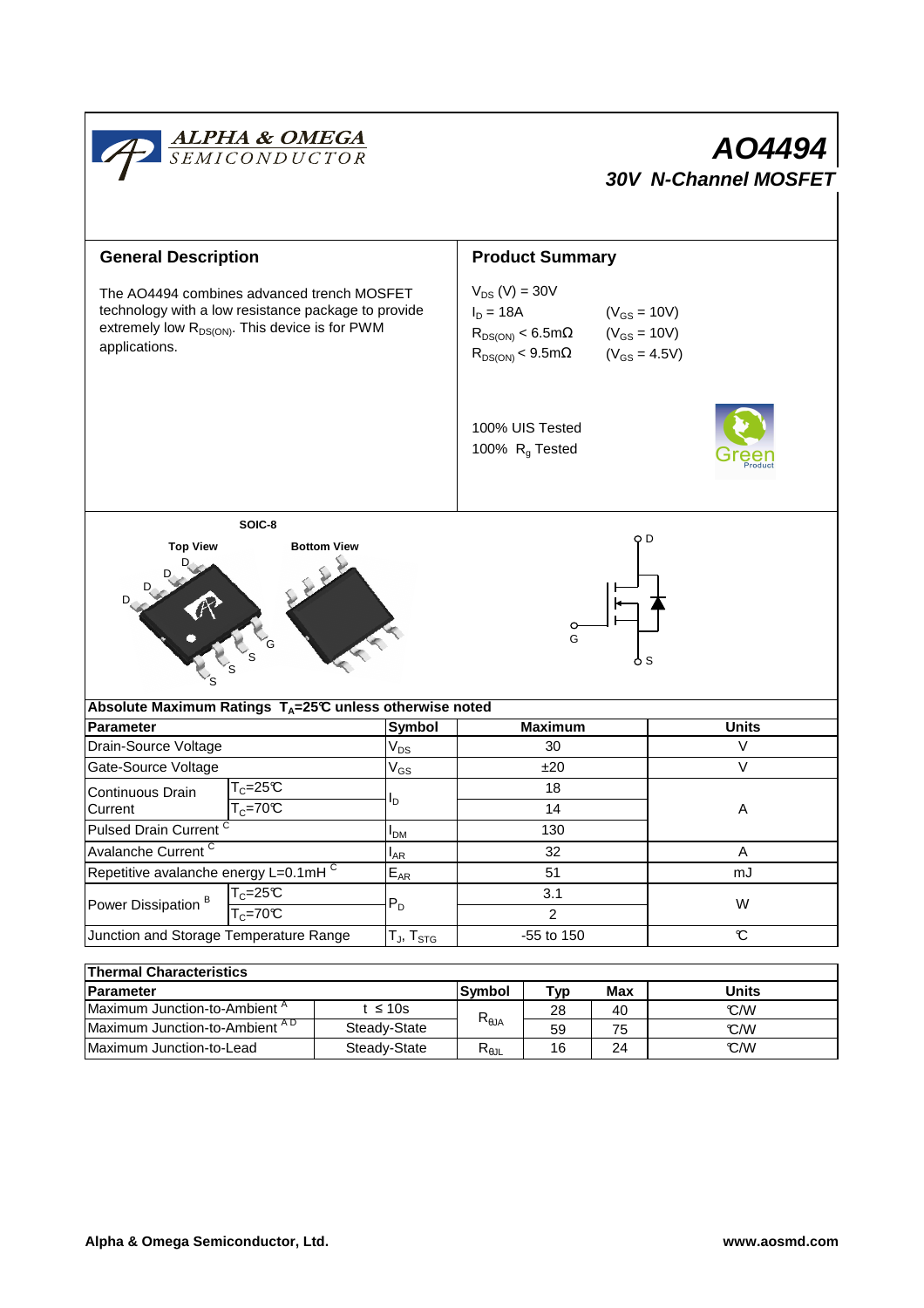| <b>Symbol</b>               | <b>Conditions</b><br><b>Parameter</b> |                                                               | Min  | <b>Typ</b>     | <b>Max</b> | <b>Units</b> |  |  |  |  |
|-----------------------------|---------------------------------------|---------------------------------------------------------------|------|----------------|------------|--------------|--|--|--|--|
| <b>STATIC PARAMETERS</b>    |                                       |                                                               |      |                |            |              |  |  |  |  |
| $BV_{DSS}$                  | Drain-Source Breakdown Voltage        | $ID=250\mu A$ , $VGS=0V$                                      | 30   |                |            | $\vee$       |  |  |  |  |
| $I_{DSS}$                   |                                       | $V_{DS}$ =30V, $V_{GS}$ =0V                                   |      |                | 1          |              |  |  |  |  |
|                             | Zero Gate Voltage Drain Current       | $T_{\text{J}}$ =125°C                                         |      |                | 5          | μA           |  |  |  |  |
| $I_{GSS}$                   | Gate-Body leakage current             | $V_{DS} = 0V$ , $V_{GS} = \pm 20V$                            |      |                | ±100       | nA           |  |  |  |  |
| $V_{GS(th)}$                | Gate Threshold Voltage                | V <sub>DS</sub> =V <sub>GS</sub> I <sub>D</sub> =250µA        | 1.5  | $\overline{2}$ | 2.5        | V            |  |  |  |  |
| $I_{D(ON)}$                 | On state drain current                | $V_{GS}$ =10V, $V_{DS}$ =5V                                   | 130  |                |            | A            |  |  |  |  |
| $R_{DS(ON)}$                |                                       | $V_{GS}$ =10V, $I_D$ =18A                                     |      | 5.4            | 6.5        |              |  |  |  |  |
|                             | Static Drain-Source On-Resistance     | $T_{\text{J}}$ =125°C                                         |      | 8.4            | 10.1       | $m\Omega$    |  |  |  |  |
|                             |                                       | $V_{GS} = 4.5V, I_D = 16A$                                    |      | 7.5            | 9.5        | $m\Omega$    |  |  |  |  |
| $g_{FS}$                    | <b>Forward Transconductance</b>       | V <sub>DS</sub> =5V, I <sub>D</sub> =18A                      |      | 70             |            | S            |  |  |  |  |
| $V_{SD}$                    | Diode Forward Voltage                 | $IS=1A, VGS=0V$                                               |      | 0.75           | 1          | V            |  |  |  |  |
| $I_{\rm S}$                 | Maximum Body-Diode Continuous Current |                                                               |      | 3              | Α          |              |  |  |  |  |
|                             | <b>DYNAMIC PARAMETERS</b>             |                                                               |      |                |            |              |  |  |  |  |
| $\mathbf{C}_{\text{iss}}$   | Input Capacitance                     |                                                               | 1270 | 1590           | 1900       | pF           |  |  |  |  |
| $\mathbf{C}_{\mathrm{oss}}$ | Output Capacitance                    | $V_{GS}$ =0V, $V_{DS}$ =15V, f=1MHz                           | 170  | 240            | 310        | pF           |  |  |  |  |
| $\mathbf{C}_{\text{rss}}$   | Reverse Transfer Capacitance          |                                                               | 87   | 145            | 200        | рF           |  |  |  |  |
| $R_{g}$                     | Gate resistance                       | V <sub>GS</sub> =0V, V <sub>DS</sub> =0V, f=1MHz              | 0.8  | 1.5            | 2.3        | Ω            |  |  |  |  |
|                             | <b>SWITCHING PARAMETERS</b>           |                                                               |      |                |            |              |  |  |  |  |
| Q <sub>g</sub> (10V)        | <b>Total Gate Charge</b>              |                                                               | 24   | 30             | 36         | nC           |  |  |  |  |
| $Q_g(4.5V)$                 | <b>Total Gate Charge</b>              | $V_{GS}$ =10V, $V_{DS}$ =15V, $I_{D}$ =18A                    | 12   | 15             | 18         | nC           |  |  |  |  |
| $\mathsf{Q}_{\text{gs}}$    | Gate Source Charge                    |                                                               | 4.2  | 5.2            | 6.2        | nC           |  |  |  |  |
| $\mathbf{Q}_{\text{gd}}$    | Gate Drain Charge                     |                                                               | 4.7  | 7.8            | 11         | nC           |  |  |  |  |
| $t_{D(0n)}$                 | Turn-On DelayTime                     |                                                               |      | 6.7            |            | ns           |  |  |  |  |
| $\mathbf{t}_\mathrm{r}$     | Turn-On Rise Time                     | $V_{GS}$ =10V, $V_{DS}$ =15V, R <sub>L</sub> =0.83 $\Omega$ , |      | 3.5            |            | ns           |  |  |  |  |
| $t_{D(off)}$                | <b>Turn-Off DelayTime</b>             | $R_{\text{GEN}} = 3\Omega$                                    |      | 22.5           |            | ns           |  |  |  |  |
| $\mathsf{t}_{\mathsf{f}}$   | Turn-Off Fall Time                    |                                                               |      | $\overline{4}$ |            | ns           |  |  |  |  |
| $t_{rr}$                    | Body Diode Reverse Recovery Time      | $I_F = 18A$ , dl/dt=500A/ $\mu$ s                             | 22   | 28             | 34         | ns           |  |  |  |  |
| $Q_{rr}$                    | Body Diode Reverse Recovery Charge    | $I_F = 18A$ , dl/dt=500A/ $\mu$ s                             | 19   | 24             | 30         | nC           |  |  |  |  |

## **Electrical Characteristics (TJ=25°C unless otherwise noted)**

A. The value of  $R_{\theta JA}$  is measured with the device mounted on 1in<sup>2</sup> FR-4 board with 2oz. Copper, in a still air environment with T<sub>A</sub> =25℃. The Power dissipation P<sub>DSM</sub> is based on R <sub>θJA</sub> and the maximum allowed junction temperature of 150°C. The value in any given application depends on the user's specific board design.

B. The power dissipation P<sub>D</sub> is based on T<sub>J(MAX)</sub>=150°C, using junction-to-case thermal resistance, and is more useful in setting the upper dissipation limit for cases where additional heatsinking is used.

C. Repetitive rating, pulse width limited by junction temperature T<sub>J(MAX)</sub>=150°C. Ratings are based on low frequency and duty cycles to keep initial  $T_J = 25^{\circ}C$ .

D. The  $R_{h1A}$  is the sum of the thermal impedence from junction to case  $R_{h1C}$  and case to ambient.

E. The static characteristics in Figures 1 to 6 are obtained using <300µs pulses, duty cycle 0.5% max.

F. These curves are based on the junction-to-case thermal impedence which is measured with the device mounted to a large heatsink, assuming a maximum junction temperature of  $T_{J(MAX)}$ =150°C. The SOA curve provides a single pulse ratin g.

Rev1: Nov. 2010

COMPONENTS IN LIFE SUPPORT DEVICES OR SYSTEMS ARE NOT AUTHORIZED. AOS DOES NOT ASSUME ANY LIABILITY ARISING OUT OF SUCH APPLICATIONS OR USES OF ITS PRODUCTS. AOS RESERVES THE RIGHT TO IMPROVE PRODUCT DESIGN, FUNCTIONS AND RELIABILITY WITHOUT NOTICE.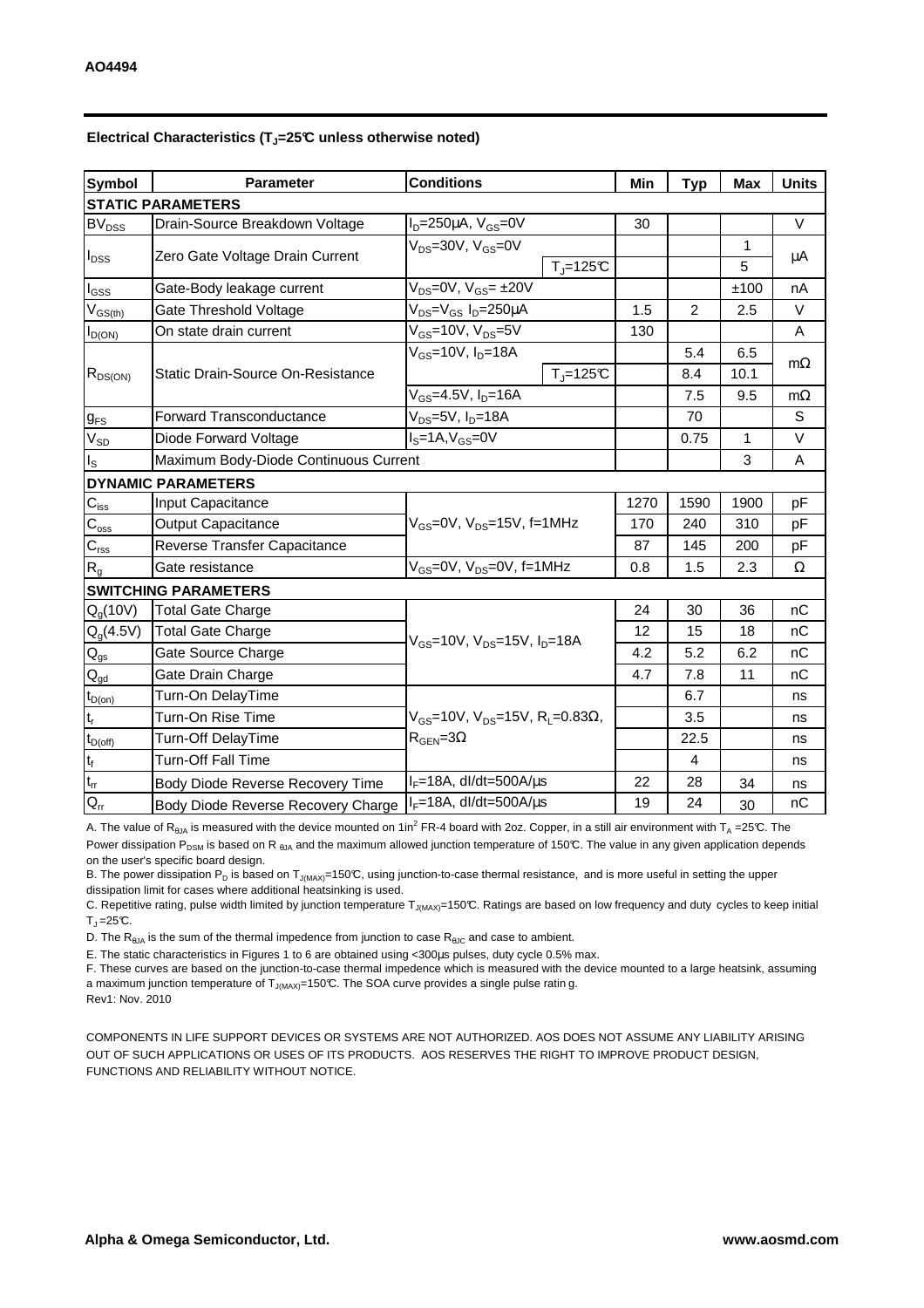

### **TYPICAL ELECTRICAL AND THERMAL CHARACTERISTICS**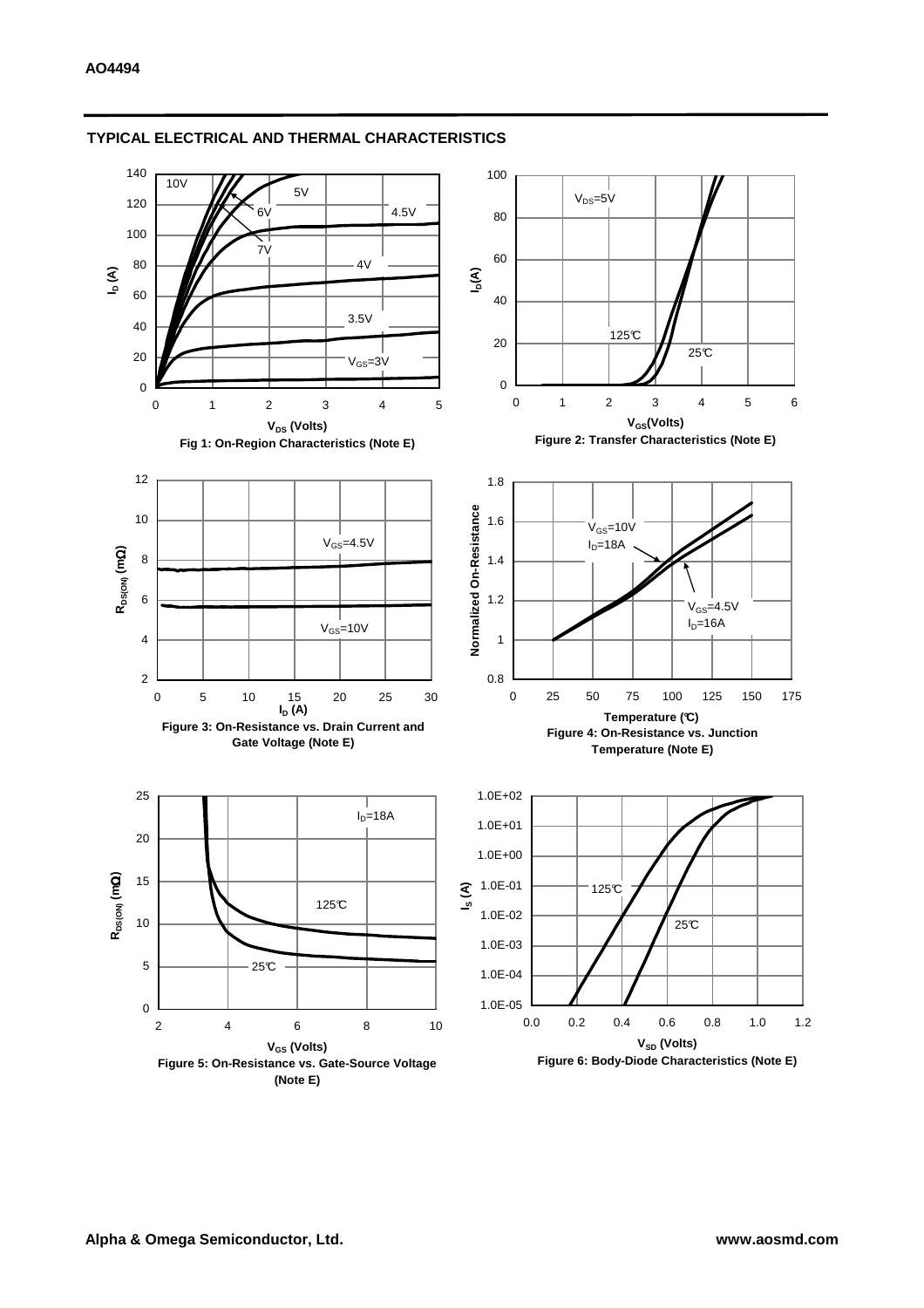

#### **TYPICAL ELECTRICAL AND THERMAL CHARACTERISTICS**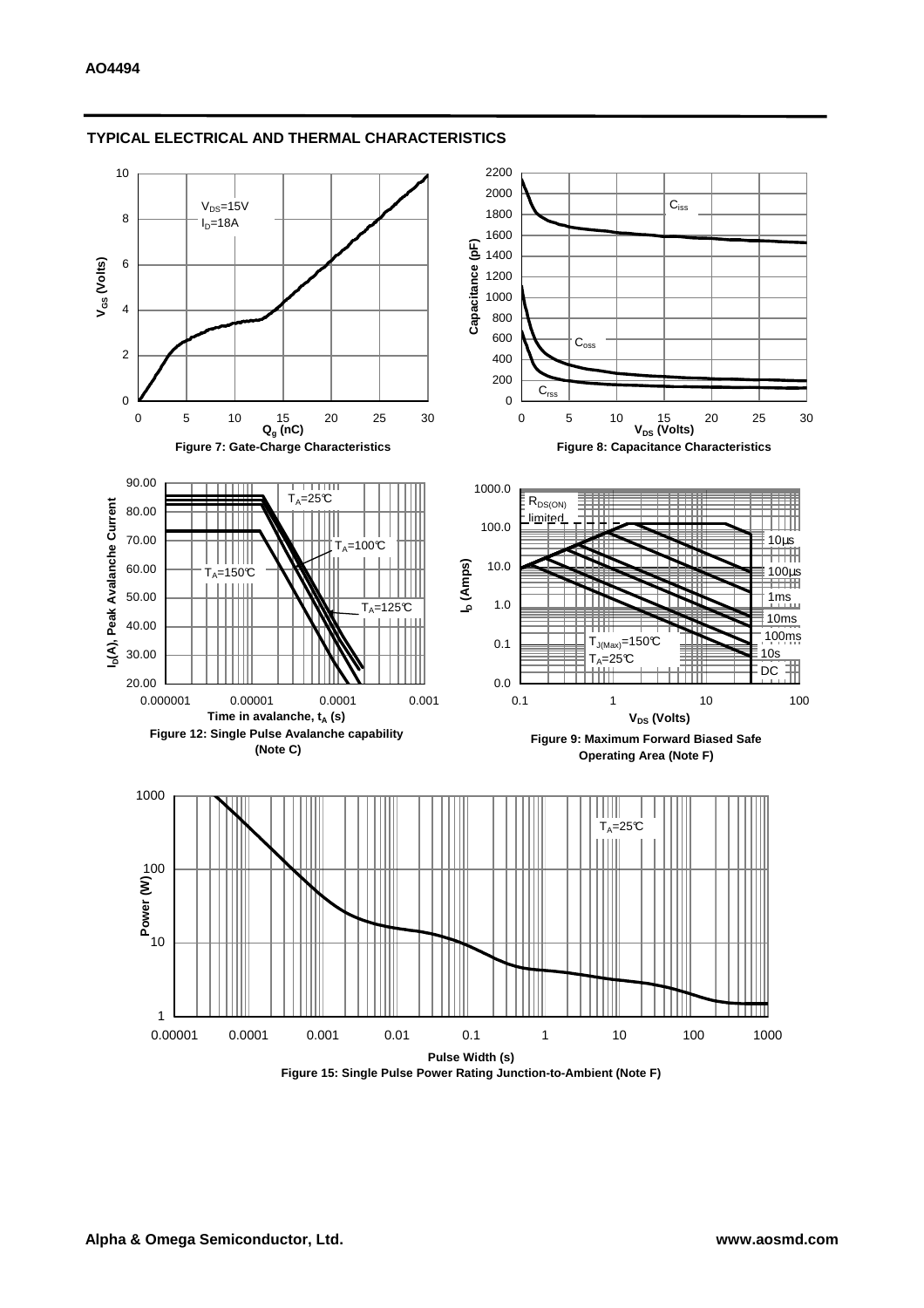

## **TYPICAL ELECTRICAL AND THERMAL CHARACTERISTICS**